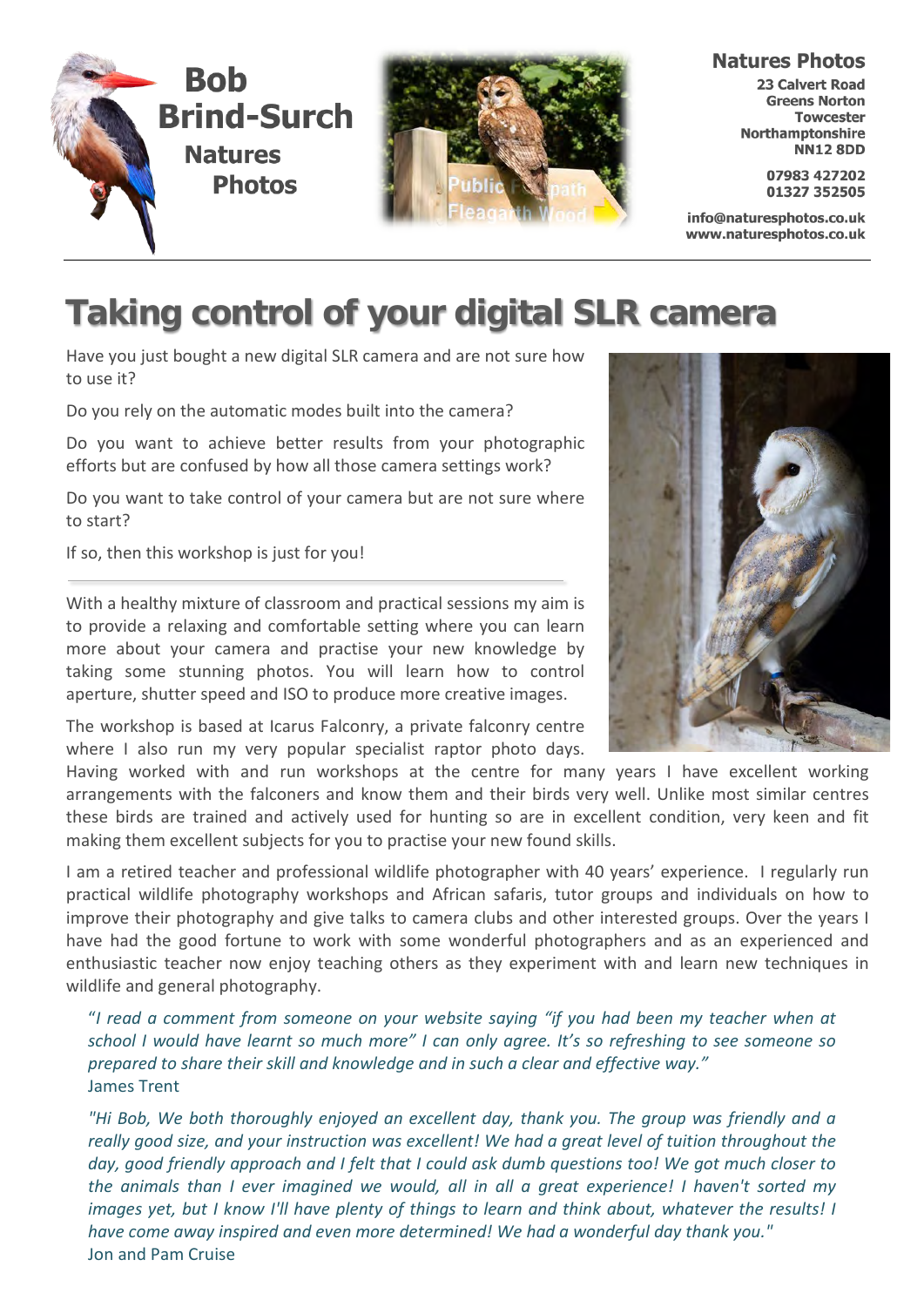Modern cameras have powerful in built computers which can greatly assist you when taking photos. It is very tempting to set your camera on automatic and allow these computers to do all the work. They will calculate the exposure, sort out focus and all the other settings for you. If you want more you can always resort to the so called "creative modes" to manage more difficult situations. Does this sound familiar? If so this workshop is definitely for you.

This is often where the frustration begins. We buy expensive cameras with



the hope of taking better images but all too often they simply aren't as you want or expect. I often receive comments about 'how nice my camera is' and how 'it must take good pictures'. The camera is merely a tool we use to create photos. Like any tool it needs your input to make it effective. Setting your camera to auto is similar to a carpenter setting up his power saw to cut a piece of timber then leaving it to perform the task on its own. The power saw is an excellent tool but it doesn't know what the carpenter is trying to achieve however with his skilled guidance it can produce a better result than perhaps an older hand saw might.

With all this computing power in the camera for which you have just paid so much do you ever wonder why some of your photos look too dark and some too light, do you wonder why some are blurred but some taken few frames later are not? My aim for this workshop is to teach you that allowing your cameras computer to make decisions for you isn't always the best option. I want to put you back in control and importantly reassure you that it isn't nearly as difficult as you might think.

Your camera can't possibly know what you want to achieve but can only make decisions based on how it was programmed and those are not necessarily the best decisions for the images you want to create. Making better photographs is about taking control of your camera and using the power of theses amazing inbuilt computers to support not control the images you want to take.



Modern digital SLR cameras have tools and capabilities far exceeding those in even the most advanced cameras of yesterday. However the basic concepts haven't changed much since I picked up my very first camera over 40 year ago. What has changed is the computing power built into our cameras which can assist and guide us in our decisions making process. Anyone can take absolutely superb photos but the first step is leaving the auto mode settings on your camera behind and learning how even the basic controls, together with the inbuilt computer can make for a very different photograph.

This is a full day workshop, starting at 10 and running to 4, with a break in the middle for a lunch (not provided). It is different to most of my other workshops in that it has a formal classroom element. These sessions are delivered in the classroom at Icarus Falconry and the practical sessions working with their birds in natural conditions (weather permitting) in the fields around the centre.

Tea and coffee and biscuits are available all day but please a packed lunch.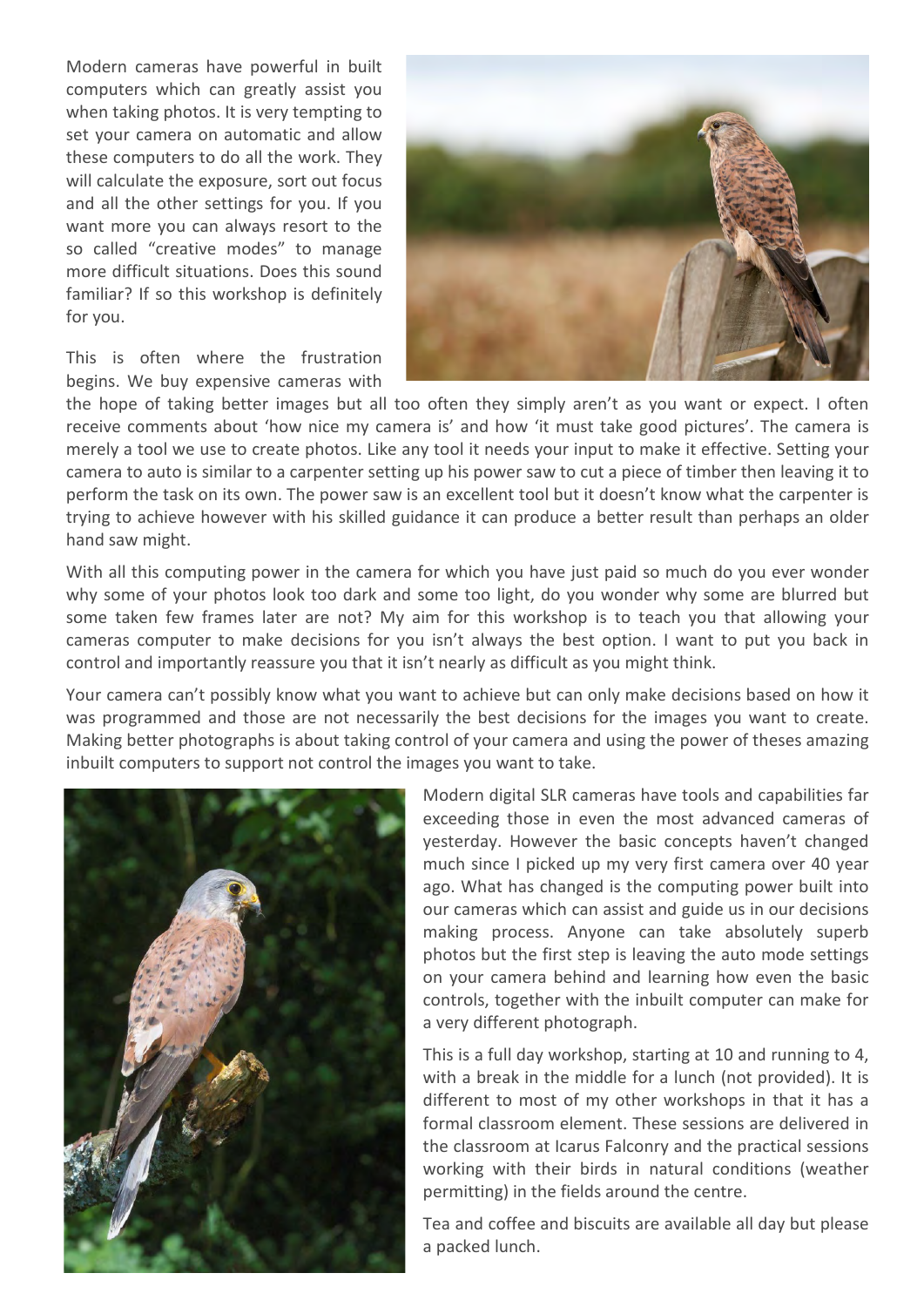### **Photography level and equipment**

This workshop doesn't require any specialist cameras or equipment just a digital SLR camera and a real thirst to learn more.

It would help if you bought more than one fully charged camera battery and a couple of memory cards as you are bound to shoot more photos than you expect. It would also help if you bring your camera manual so that I can point out sections you might want to refer back to after the event. You might also want to bring a laptop computer if you have one to view your pictures. I will have one avialable but if you have your own it will save you sharing.

If you have some form of camera support such as a basic tripod this may also prove useful but is not at all essential.



## **Fitness level and clothing required**

Whilst we won't be walking very far from the centre we will be in open farmland and the ground may be wet and rough underfoot. You would thus be advised to bring some reasonably strong walking shoes for the practical part of the workshop. It is regrettable that this workshop is not suitable for wheel chair users. If you have any particular requirements please do contact me first at bob@naturesphotos.co.uk.

We will hope for a fine reasonably warm day but for the outdoor sessions please wear suitable warm waterproof clothing preferably with plenty of layers so you can remain comfortable if conditions should change. You will need cooler clothes for indoors of course.

You might want to experiment with different camera angles which could be achieved by sitting or kneeling on the ground so please be prepared to get a little dirty!

Bob Brind-Surch

All dates, availability and costs are advertised on my website, [www.naturesphotos.co.uk.](http://www.naturesphotos.co.uk/)

Other dates may be available if groups wanted to book them. Please contact me for further information.

To book places please visit my website and complete an online booking form or contact me direct, details below.

Telephone 01327 352505 or Mobile 07983 427202 (preferred) or email [info@naturesphotos.co.uk.](mailto:info@naturesphotos.co.uk)